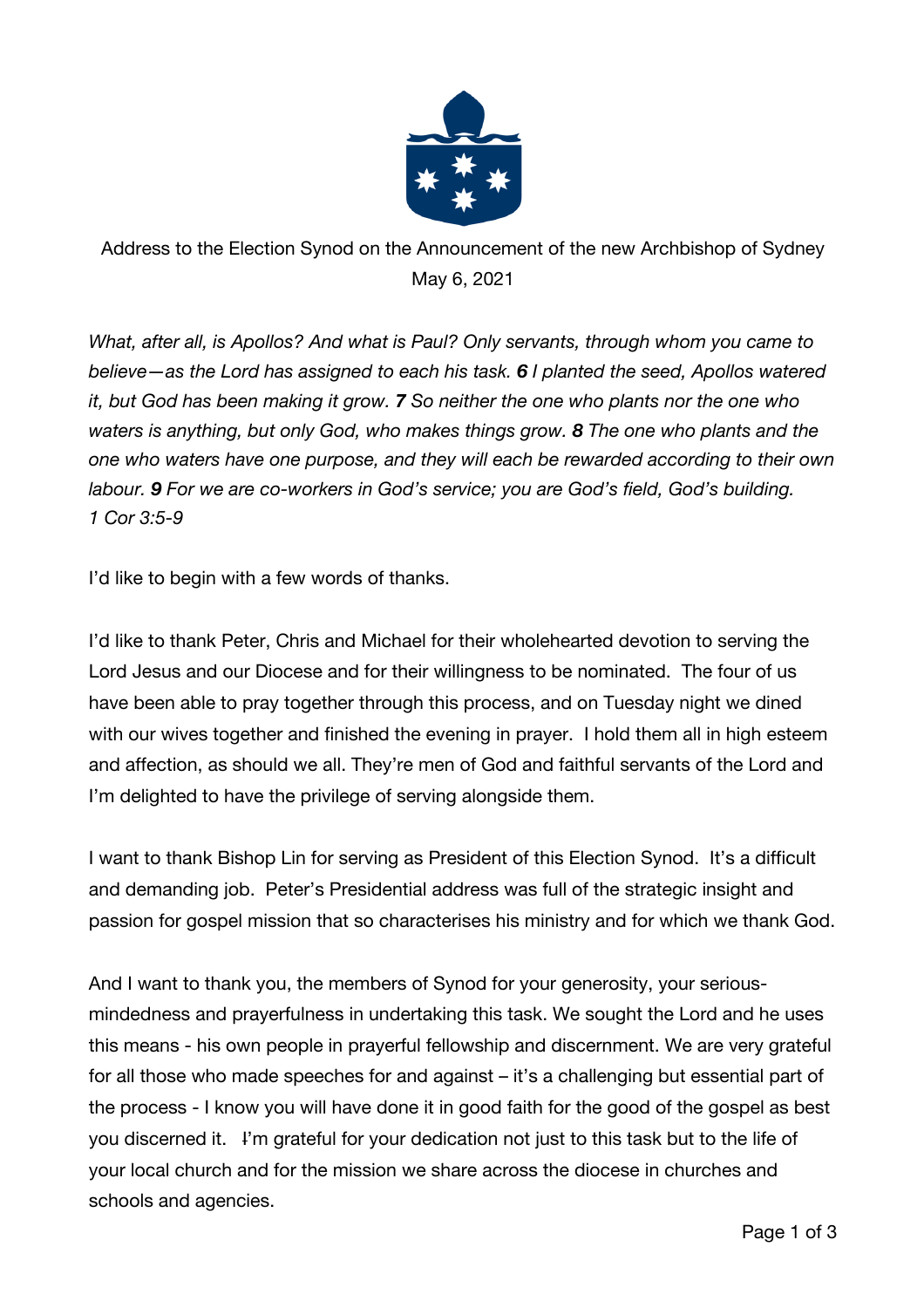35 years ago, the Lord brought me to the foot of his cross. There he washed me of sin and made me his own. There, he filled me with His Spirit and called me to his service. These are precious truths - but they are not rare. They are true of every Christian and I thank God for his work in all of you who call on the name of the Lord.

This Diocese has been blessed in extraordinary ways over a long period of time but one of its great strengths is the dedication of biblically informed, Spirit dependent, servanthearted lay people who live out devotion to Jesus in their homes, churches, workplaces and communities, bearing patient and gracious witness to the Lordship of Jesus in your lives. What a marvel that is. The clergy equip the saints for this ministry and I am grateful to be one among them in this regular, ongoing work. This blesses the world and honours the Lord, and in our particular cultural moment creates the spaces and the opportunity for vulnerable, generous and purposeful conversation about the things of God and his gospel. As Peter Hayward said in his Pres Ad, you have elected an Archbishop for an important task, but be assured that it is in the impact of the gospel in your individual and corporate lives, that God is constantly at work.

Someone wrote to the four nominees earlier this week and reminded us that there is no higher dignity than to be called a child of God - born not of natural descent, nor of human decision or a husband's will - but born of God through faith in Jesus. No greater dignity than to be called a Child of God.

Led by the Spirit of the Lord, you have bestowed on me a great responsibility. I feel a tremendous sense of privilege, and not a little daunted, to be called upon to serve the diocese in this way, as together we proclaim the excellencies of him who called us out darkness and into his wonderful light. May we, as the apostle Peter says, live such good lives among the gentiles that-they may see our good works as a sweet adornment of the gospel we proclaim and join us in giving glory to God on the coming day of his visitation.

You have been prayerful these days and for many days in advance. Please don't stop. Pray for yourselves your families and your churches that we may live faithful and fruitful lives for the dear Lord who loved us and gave himself for us. Pray for your ministers and those who serve alongside them in your local area - for perseverance, encouragement and trust in God for the mission. Pray for our Diocese, the Bishops and Archdeacons, Standing Committee, for SDS; pray for our Schools - Heads, teachers, and Chaplains, for